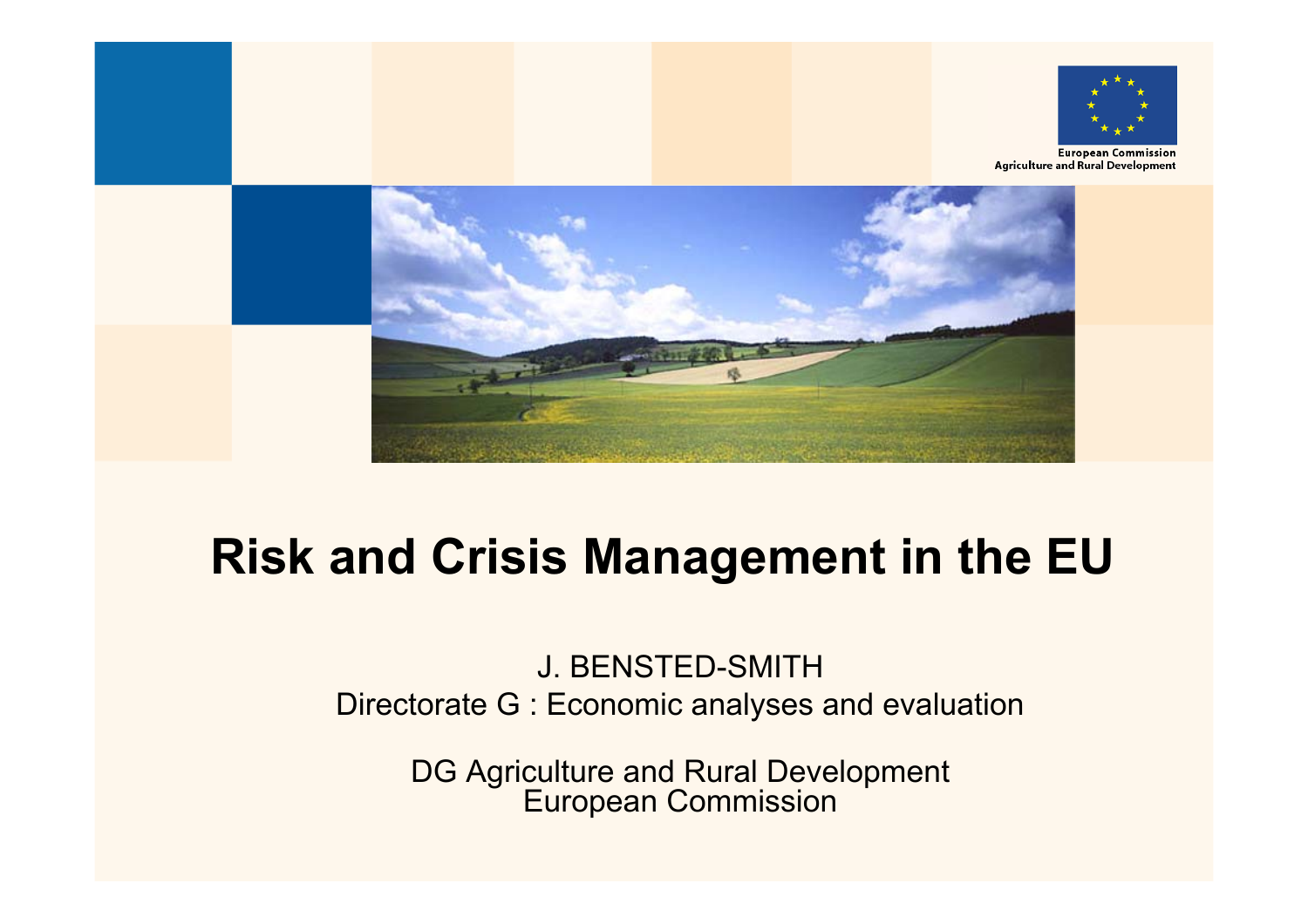



### **Risk and Crisis Management in the EU**

- I.Risk Management in the CAP : context
- II.The 2005 communication
- III. The situation of insurance in the Member States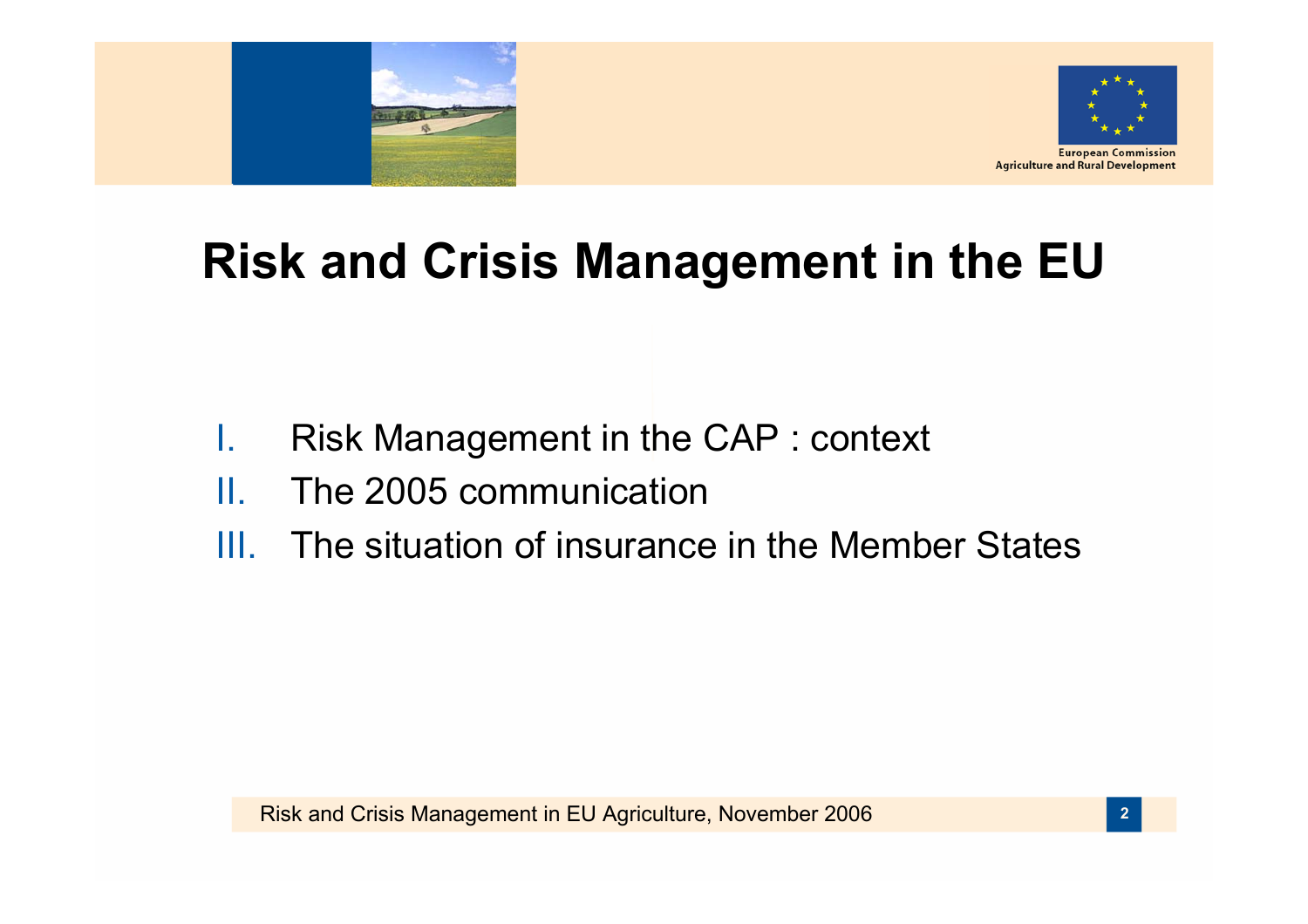



### **I. Risk Management in the CAP : context**

- 1. The role of the CAP
- 2. The current instruments
- 3. The agenda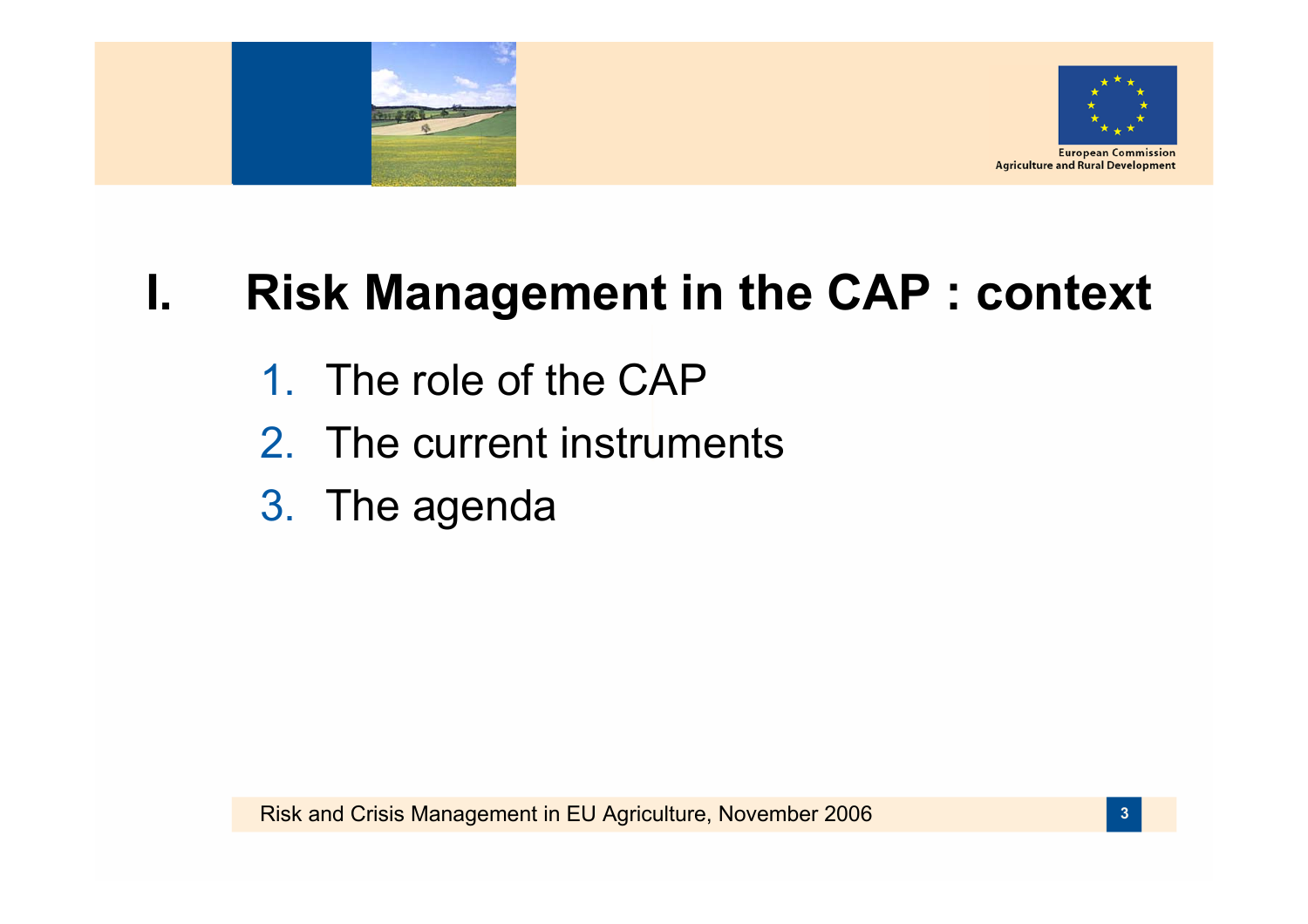



# **1. The role of the CAP**

- p. Risk management is not a new subject
- $\mathbb{R}^n$  One of the objectives of the CAP (Treaty) : stabilisation of income
- Before 1992 : market stabilisation tools + price support
- **The reforms:** 
	- 1992 : direct payments
	- 2003 : decoupling
- $\rightarrow$  the link between production and payment disappears : adaptation to the market with a more efficient income support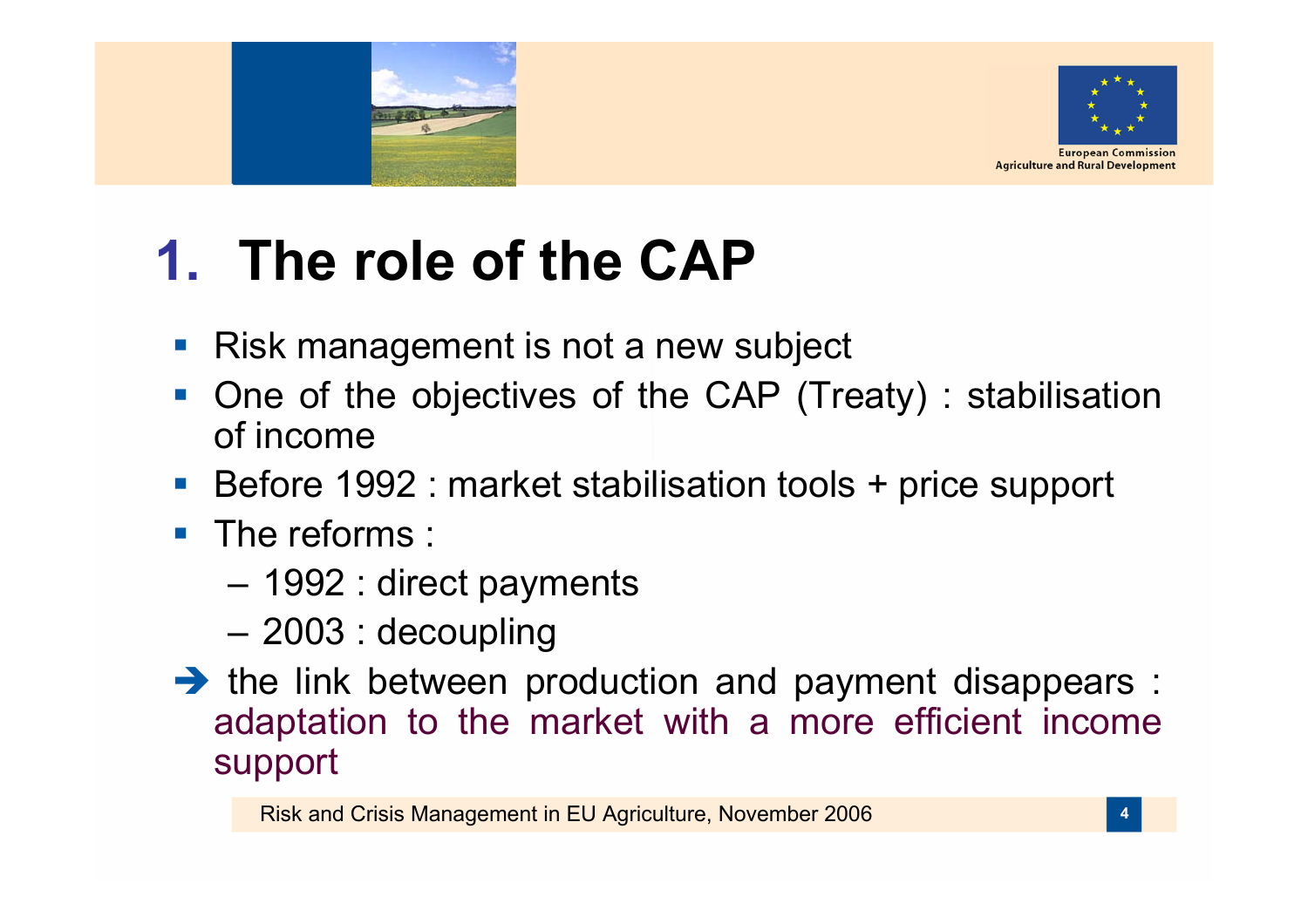



### **→ CAP becomes more sustainable** *BUT*

- the farmers are now responsible for managing the risks (in the past taken by market and price support policies)
- Liberalisation  $\rightarrow$  increase competition and possibly price variability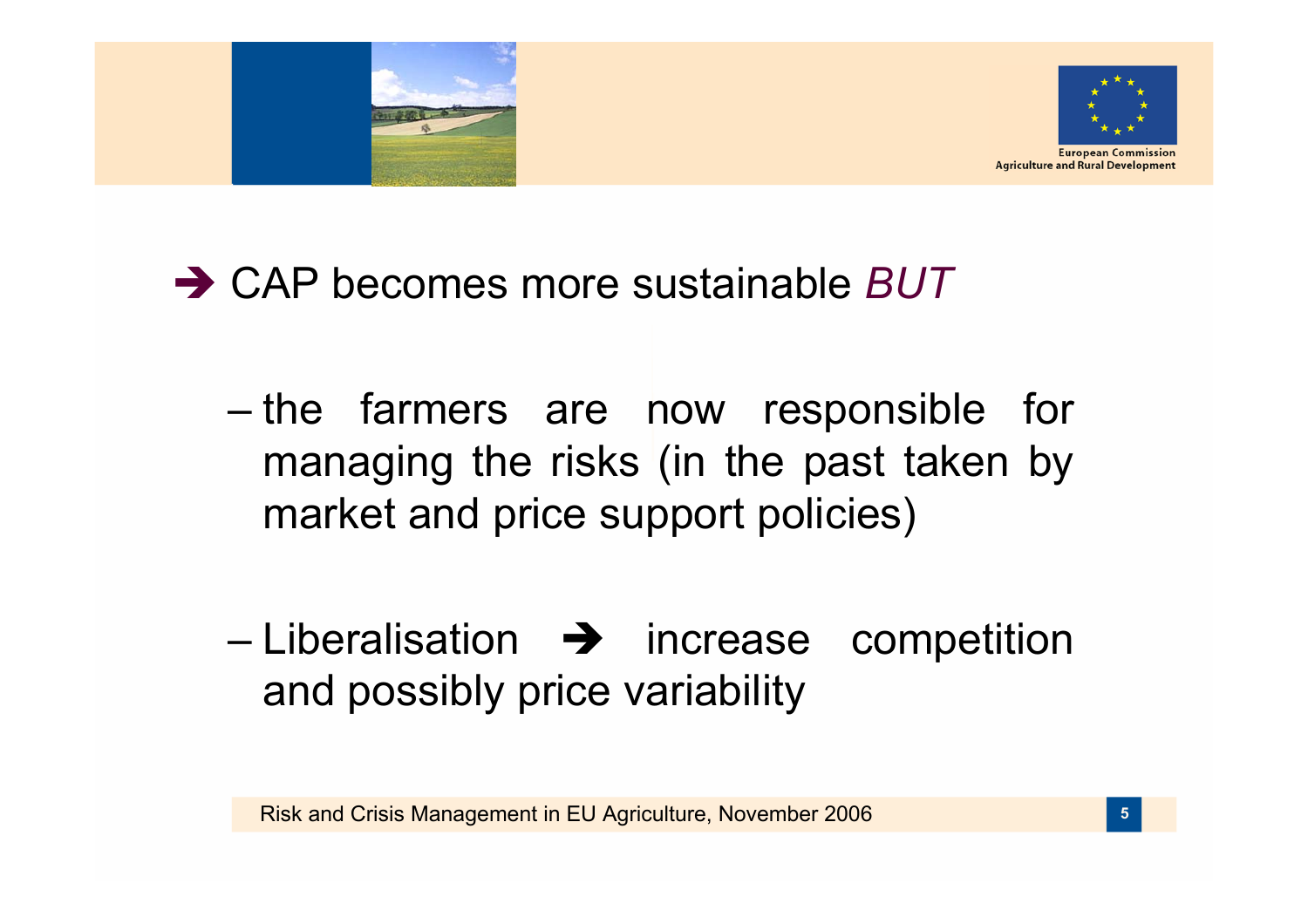



#### **2.The current instruments**

- $\mathcal{C}^{\mathcal{A}}$  Natural disasters and catastrophic events
	- MS: emergency aid, compensation of losses, restoration of agricultural and forestry potential
	- EU: framework for state aids, *ad hoc* derogations in CMOs, rural development, EU Solidarity Fund
- $\mathcal{L}_{\mathcal{A}}$  Sanitary Crises
	- MS: primarily responsible, compensation possible
	- EU: Veterinary Fund, exceptional market support (EAGGF)
- **Economic Crises** 
	- EU: Common Market Organisations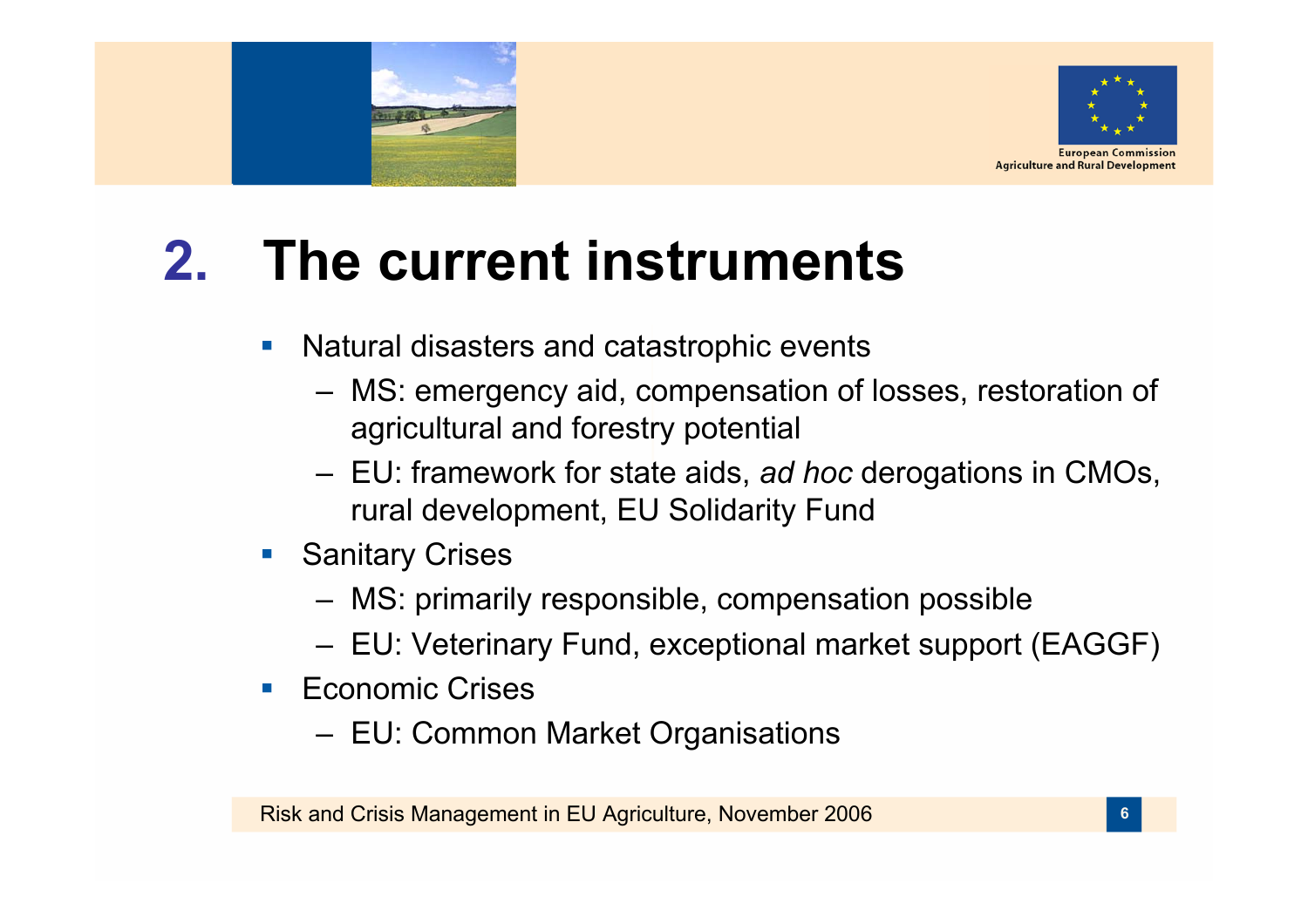



#### **Recent measures**

- **Localised Crises** 
	- $-$  *de minimis* rules for state aids : 3 000  $\in$  / 0.3  $\%$ of production
- **Sanitary Crises** 
	- Co-financing exceptional market support measures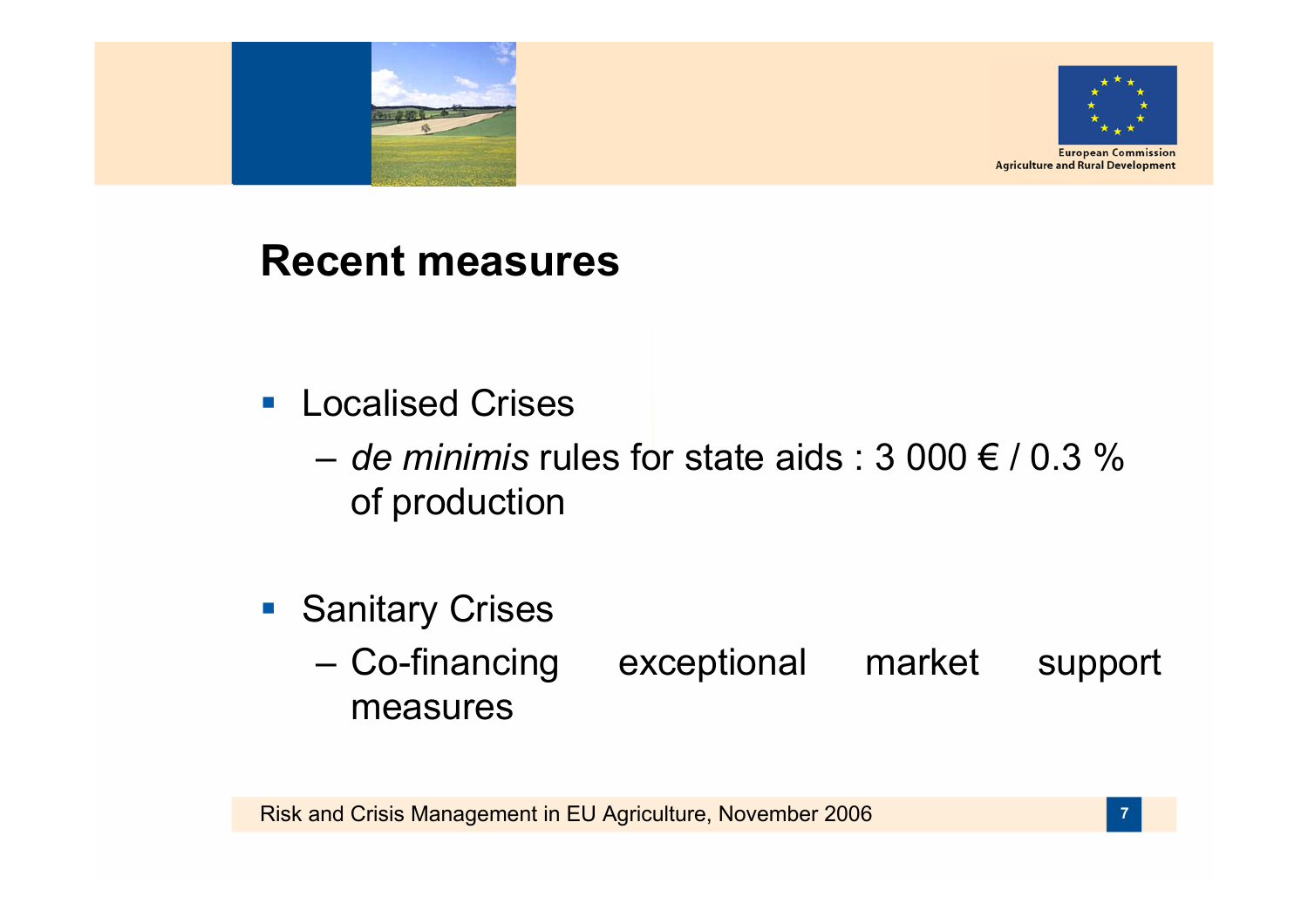



# **3.The agenda**

- $\mathcal{L}_{\mathcal{A}}$  January 2001 : Commission presented an analysis on risk and crisis management tools in the CAP
- 26 June 2003 : political compromise on the reform on the CAP – annex 11 :

"The Commission will examine specific measures to address risks, crises and national disasters in Agriculture. A report accompanied by appropriate proposals will be presented to the Council before the end of 2004.

The Commission will analyse in particular the financing of these measures through the one percentage point of modulation directly re-distributed to Member States as well as the inclusion, in each common market organisation, of an article empowering the Commission to act, in the case of a Community-wide crisis, along the lines established for such cases in the common market organisation for beef."

Risk and Crisis Management in EU Agriculture, November 2006 **<sup>8</sup>**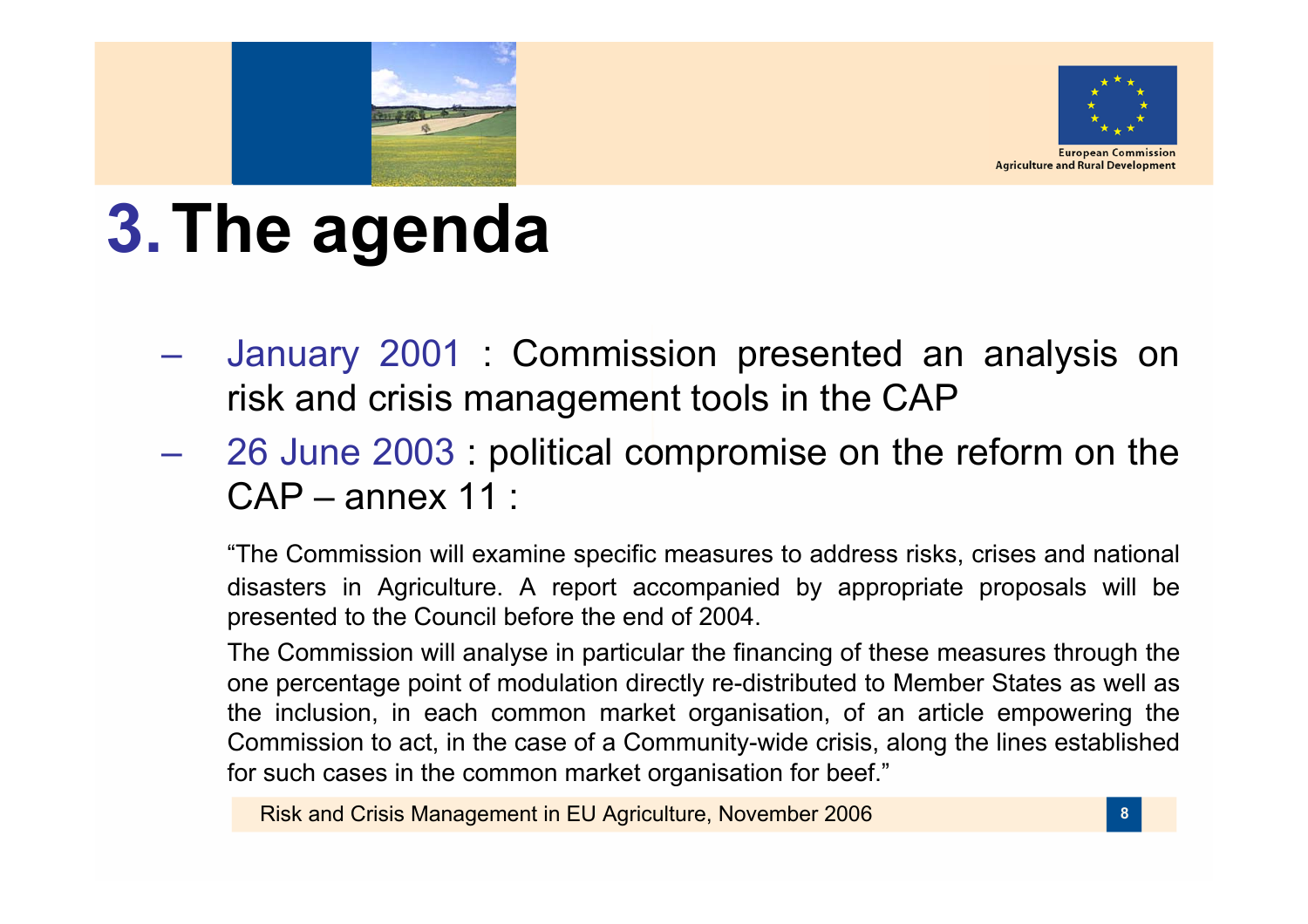



#### – December 2003 : Council conclusions (Italian Presidency)

- To lead the debate on risk management tools in agriculture + provide an updated inventory of risk management tools available in Member States;
- To examine the advantages and disadvantages of different risk management options – Possible new instruments to replace, if appropriate, current measures should be taken into account and examined on the understanding that distortions of competition must be avoided, WTO rules must be observed and the financing of any new measures must be in keeping with the financial commitments already in place;
- To assess the opportunities provided by the Community guidelines for State aids in the agricultural sector and if necessary to suggest adaptations.

#### $\rightarrow$  March 2005 : Commission's Communication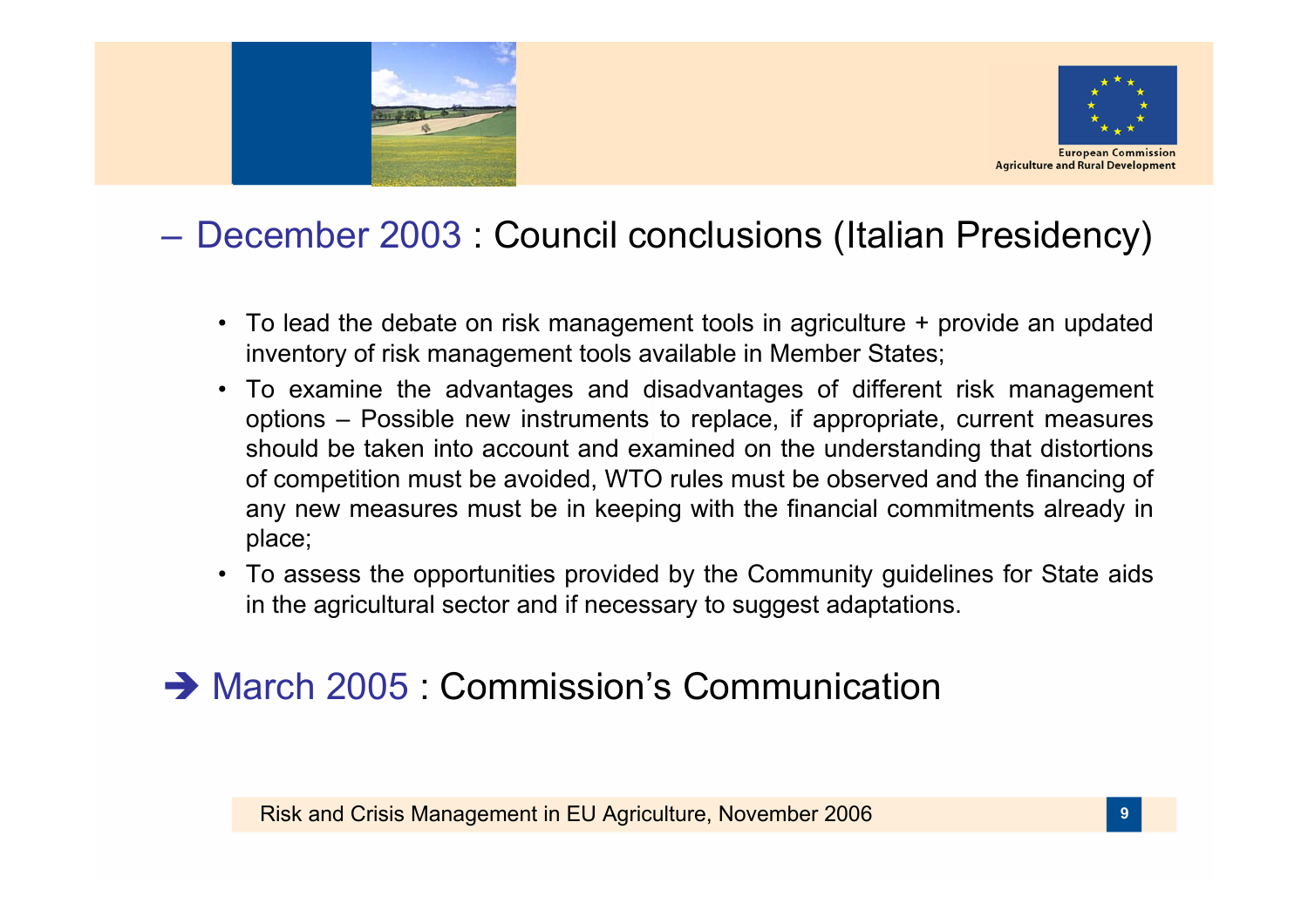



#### **II. The 2005 communication**

- 1. Extension of the beef clause
- 2. The financing through modulation
- 3. The 3 options :
	- Insurances
	- Mutual funds
	- –Basic income coverage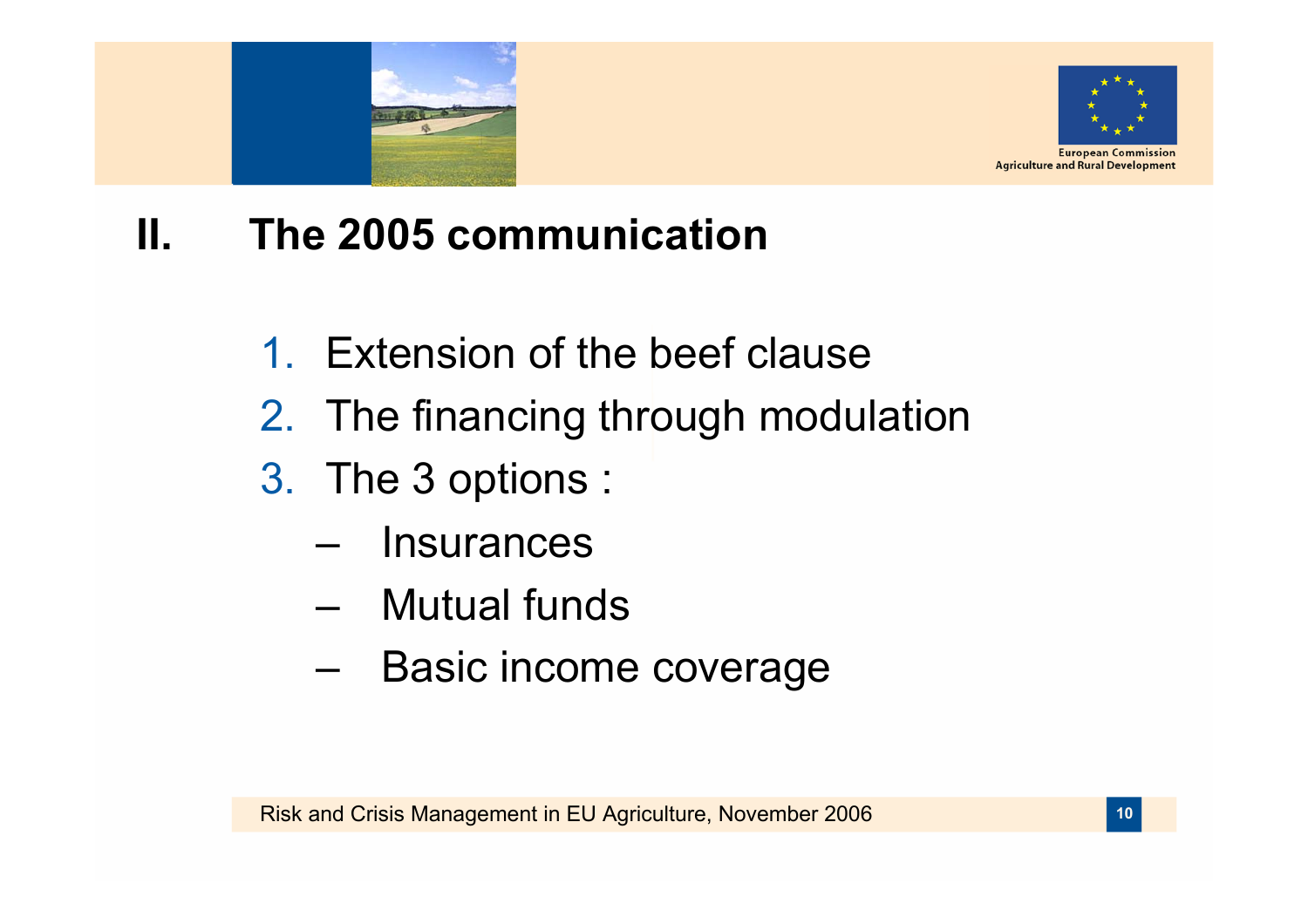



# **1. Extension of beef clause**

Article 38 of Reg. (EC) No 1254/1999

- "When a substantial rise or fall in prices is recorded on the Community market … the necessary measures may be taken."
- **" Detailed rules for the application of this article** shall be adopted by the Commission …"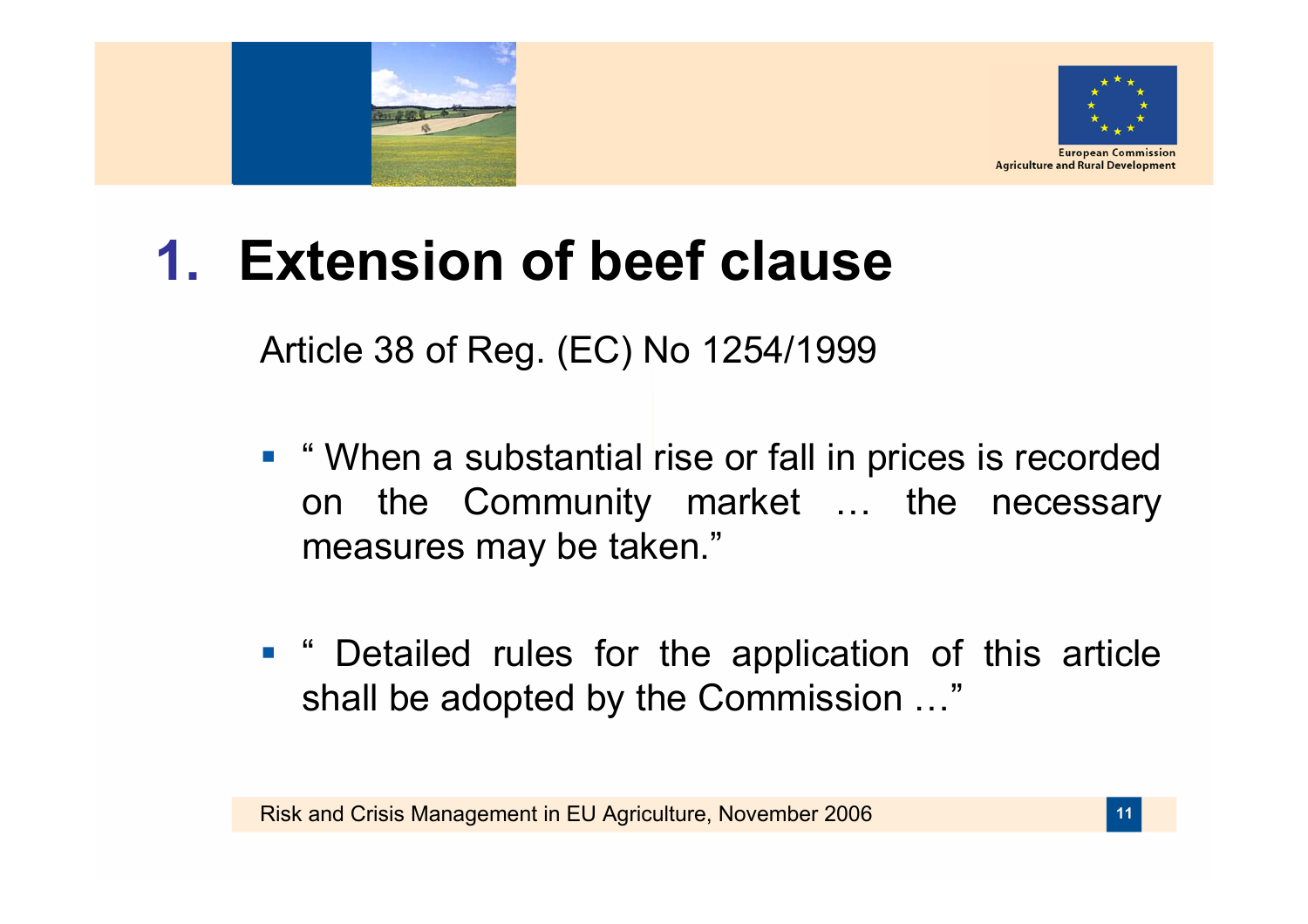



# **No generalisation of beef clause !**

- **CAP reform: most CMO safety net provisions remain** available
- **Single farm payment provides income stability**
- **For other CMOs (fruit & vegetables, wine, pigs and** poultry) no new justification to introduce safety net

*But…*

**Commission might look at specific needs** based on case by case analysis  $\rightarrow$  wine and fruit and vegetable sectors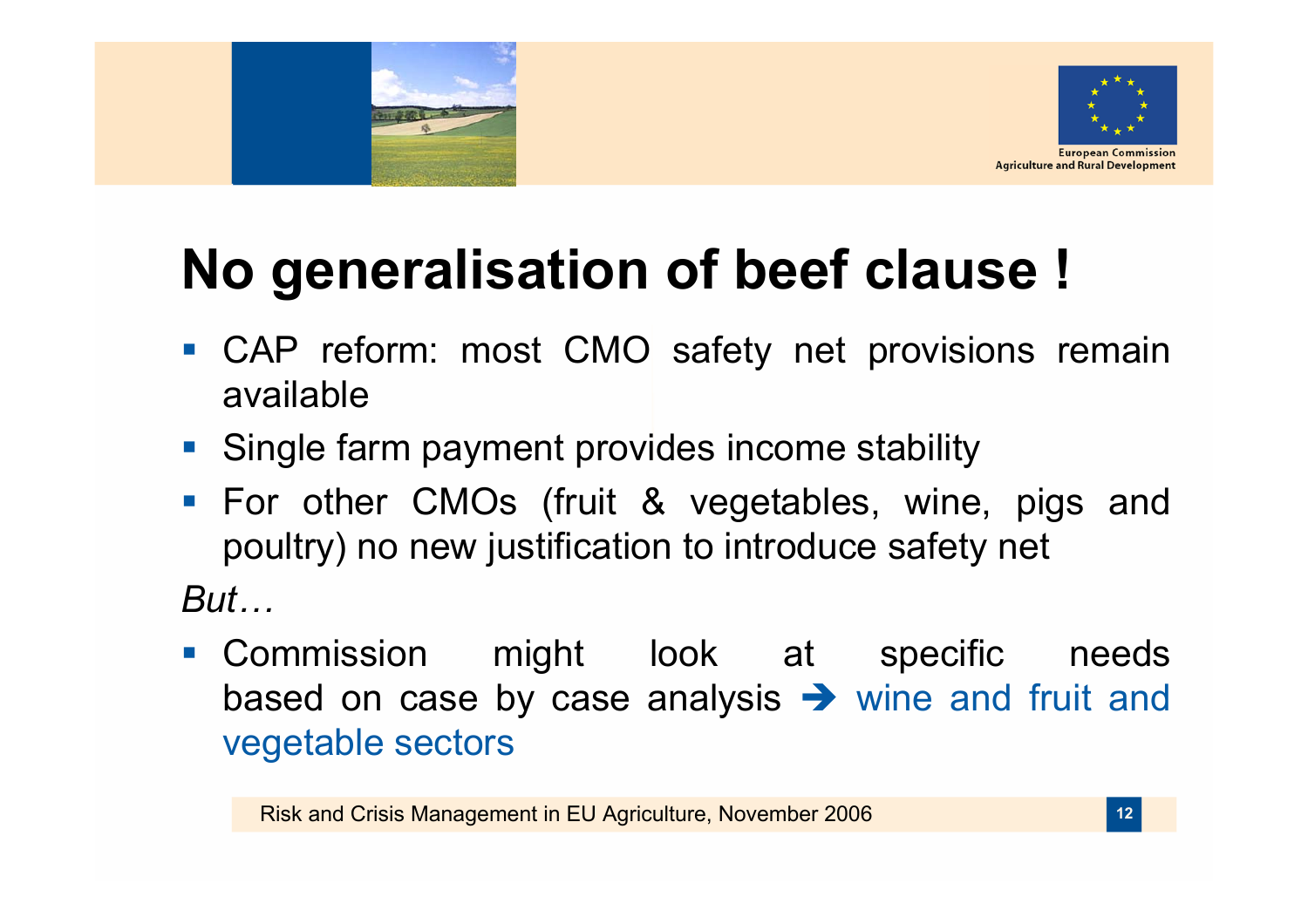



## **2. Financing through modulation funds**

- Mandate of the 2003 reform compromise (annex 11) : 1% of modulation
- **Modulation must be used for rural development** measures  $\rightarrow$  WTO green box compatibility
- **New measures should improve competitiveness -**"Priority Axis 1"
- New Member States : no modulation available  $\rightarrow$  find another solution
- **Principle of budget annuality**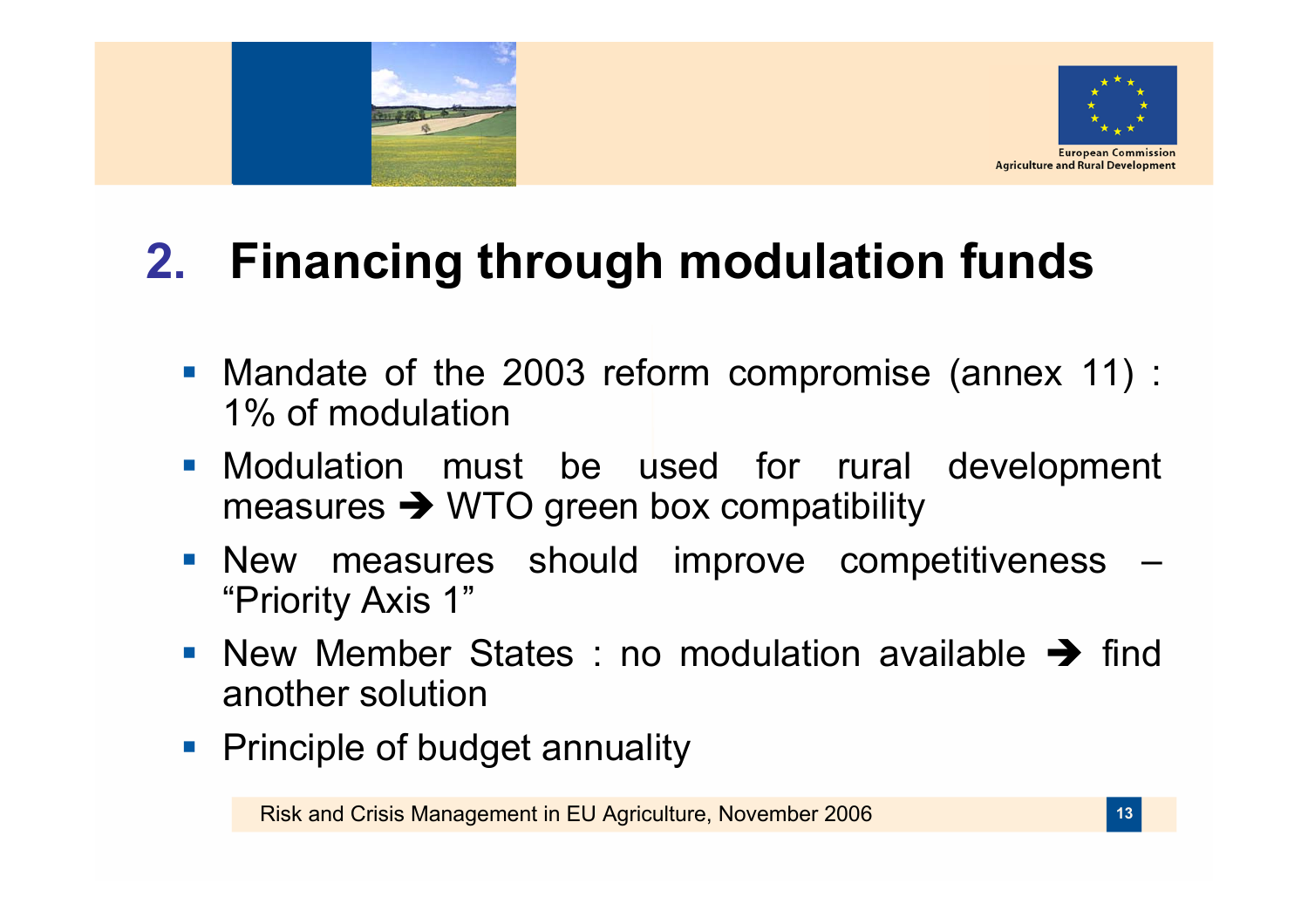



# **3. The 3 Options**

- 1. Insurance against natural disasters
- 2. Mutual funds
- 3. Basic income coverage

*and…*

improve the know-how about risk management tools: training and information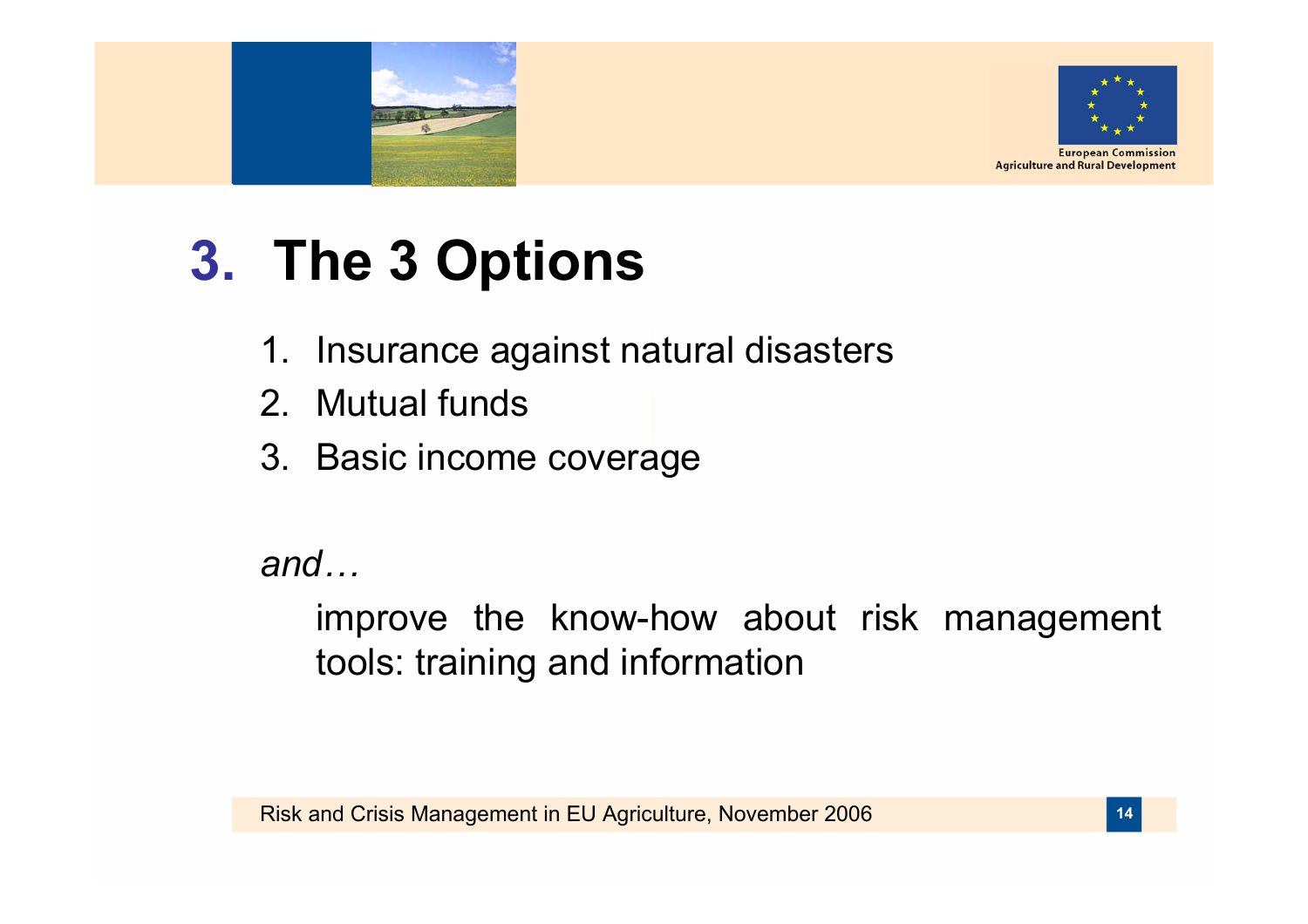



### **1. Insurance against natural disasters**

- $\mathbb{R}^3$ Could help reduce *ad hoc* compensation payments
- $\mathbb{R}^n$  Farmers who buy insurance get premium subsidy (of max. 50%)
- $\overline{\phantom{a}}$  Compensation is paid when loss is more than 30% of average production value in reference period
- $\mathcal{L}_{\mathcal{A}}$  Reference period: 3 years or "Olympic average" - system of reference data needed
- þ. Compensation not more than 100% of the loss
- $\mathbb{R}^n$  Compensation must not specify the type or quantity of future production
- $\mathcal{L}_{\mathcal{A}}$ Alternative to premium subsidies: public system of reinsurance

Risk and Crisis Management in EU Agriculture, November 2006 **<sup>15</sup>**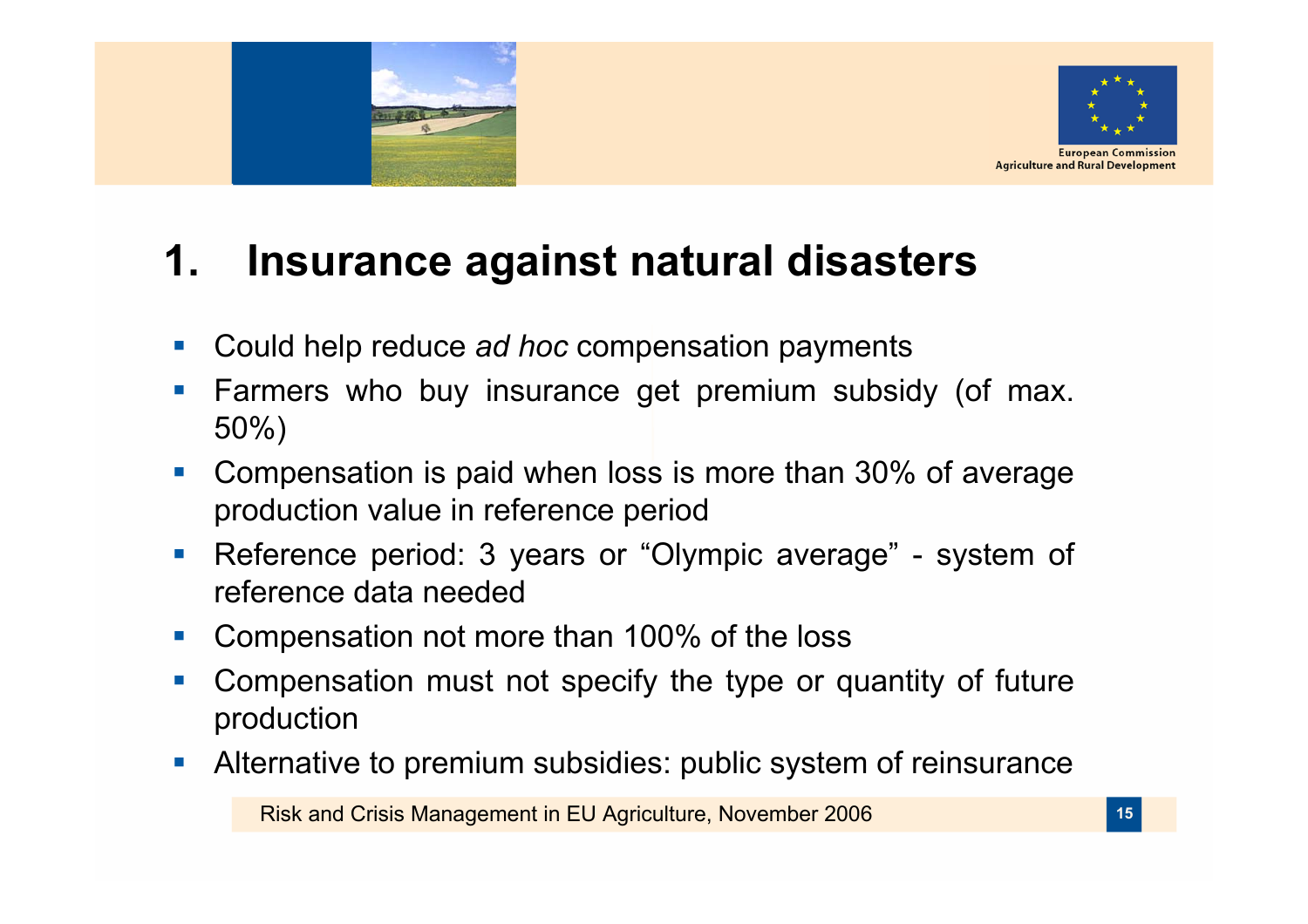



# **2. Mutual Funds**

- $\mathcal{L}_{\mathcal{A}}$  Could help encourage farmers to share risk among producer groups
- $\mathcal{L}_{\mathcal{A}}$  Temporary and degressive support for *administrative* operations
- $\mathcal{L}^{\mathcal{L}}$ Granted per farmer participating in the fund
- p. Fund must be recognised by Member State
- p. Green box compatibility to be assessed individually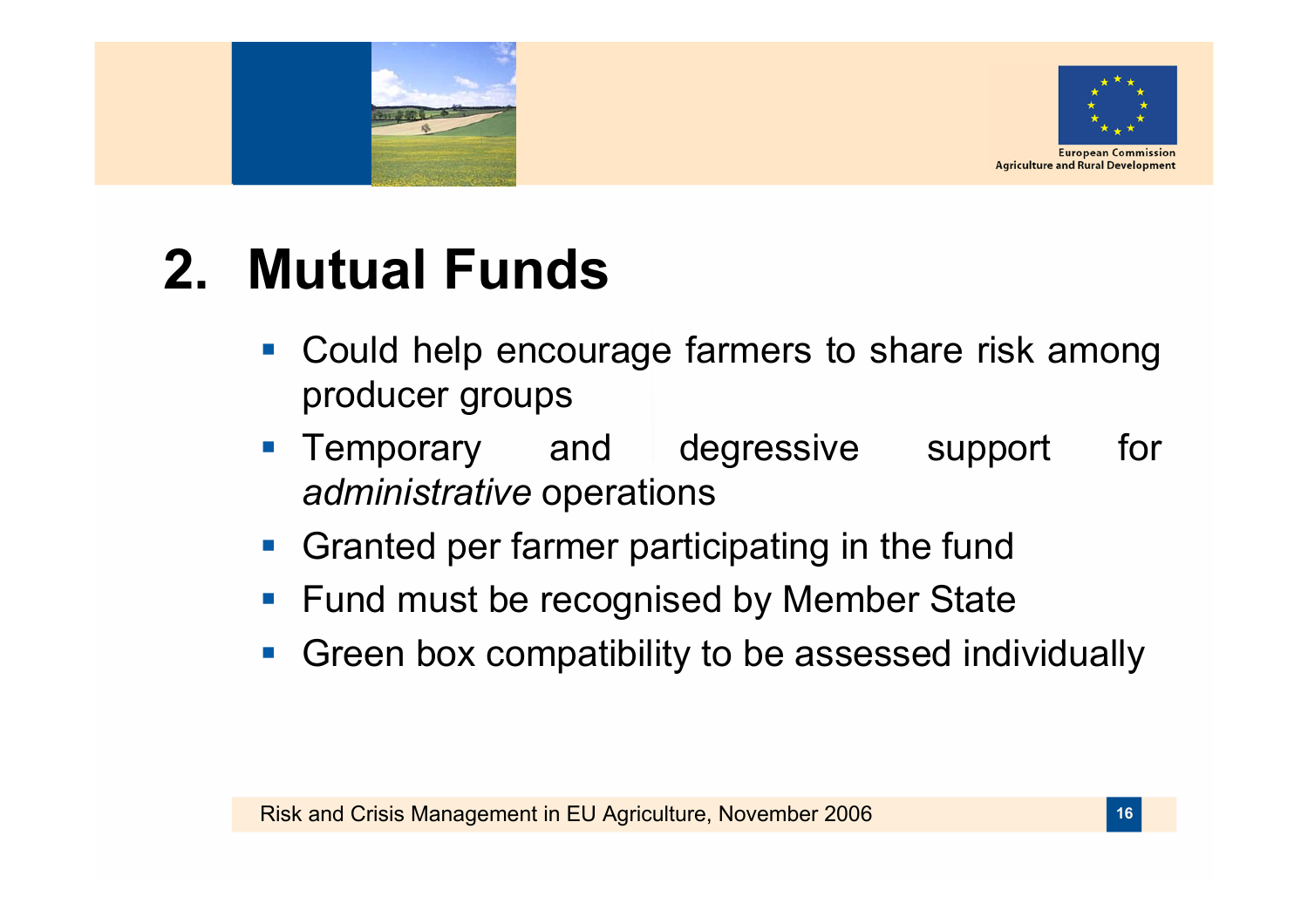

# **3. Basic Income Coverage**

- Inspired by Canadian model and WTO green box provisions
- **Service Service** Focus on income: increase liquidity in case of income crisis
- $\sim$ Open to all farmers
- $\mathcal{C}^{\mathcal{A}}$  Reference period: 3 years or "Olympic average" - system of reference data needed
- $\mathcal{C}^{\mathcal{A}}$  Compensation triggered when loss is more than 30% of average agricultural income in reference period
- $\mathcal{L}_{\mathcal{A}}$ Income indicator to be determined
- Compensation must be less than 70% of income loss
- $\mathcal{C}^{\mathcal{A}}$ Compensation solely related to income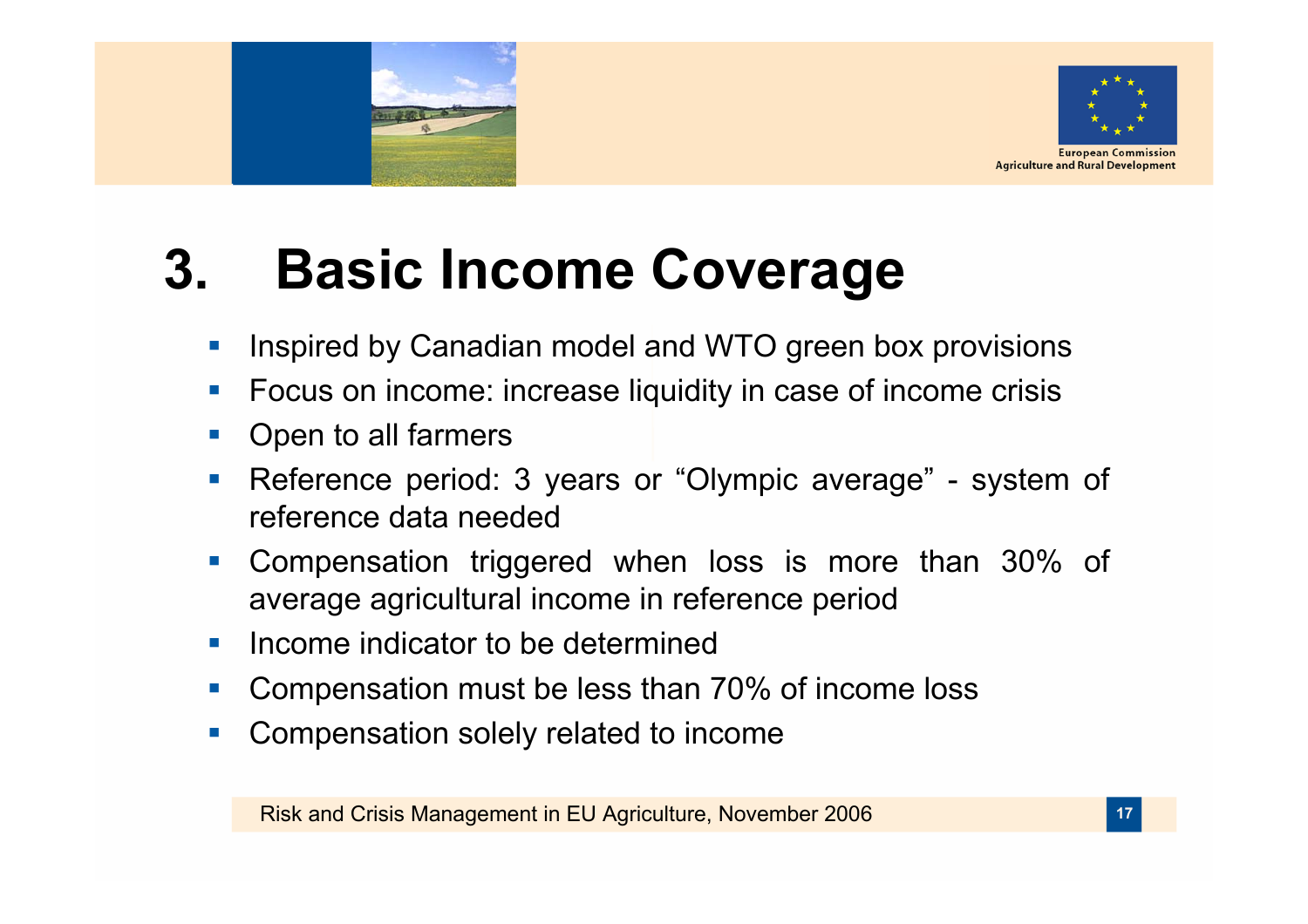



## **Follow-up…**

- **Service Service**  30 May 2005 – Agricultural Council debate
	- –No clear mandate for legal proposals
	- –No generalisation of beef clause but case by case approach
	- –If modulation is used, it must be green box compatible
	- –Possible new measures shall not interfere with existing systems
- 20 June 2005 expert hearing in European Parliament
- Autumn 2005 : adoption of European Parliament and Economic and Social Committee reports
- 2006 Review of CMOs for fruit and vegetables and wine
- 2006 – Study on technical aspects of insurance systems
- 2005/2008 – Research project on income variability and stabilisation (Wageningen)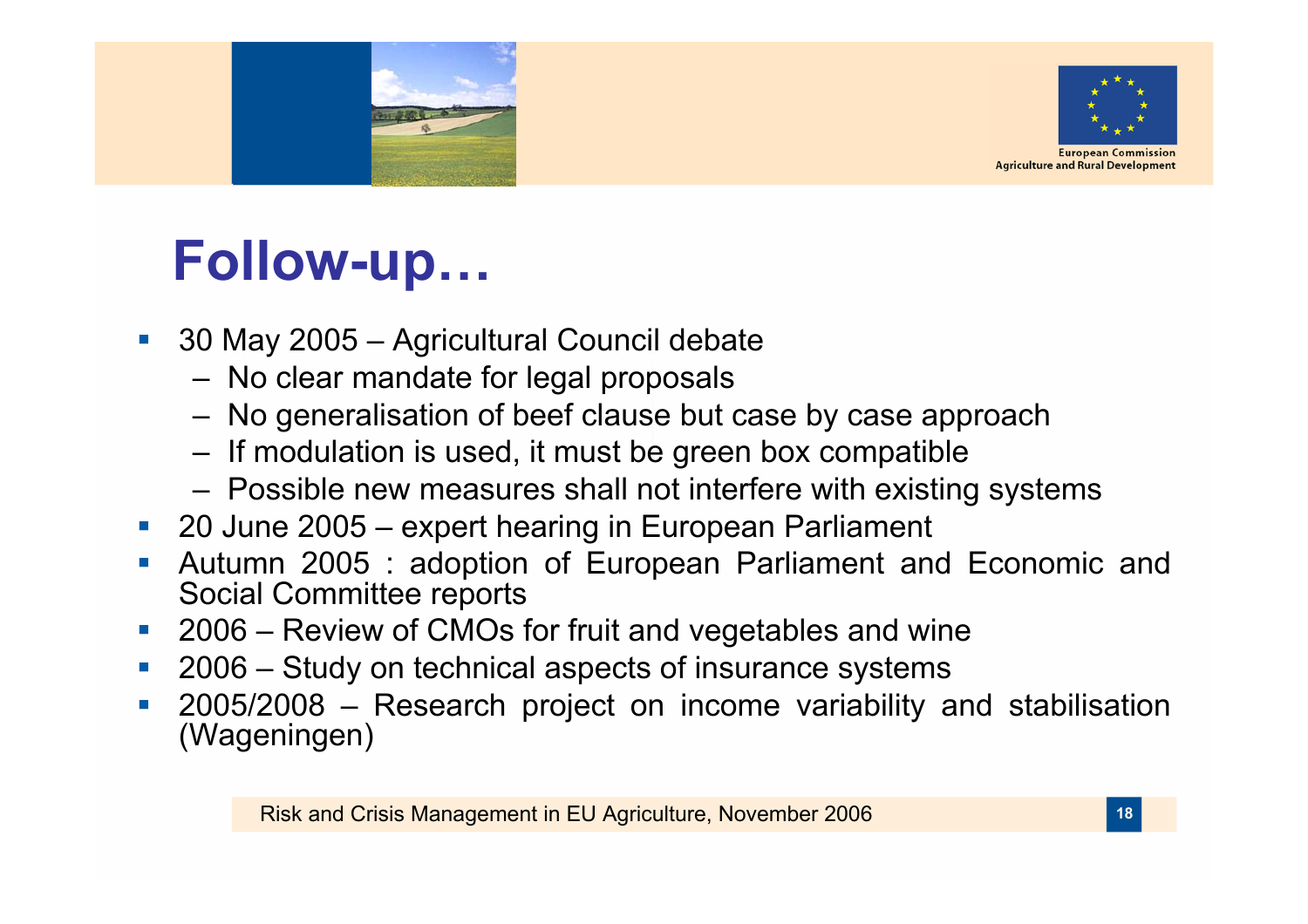



### **III. The situation of insurances in the MS**

- 1. The study launched by DG Agri
- 2. The situation in the Member States regarding
	- a. risk coverage
	- b. Public or private schemes and subsidies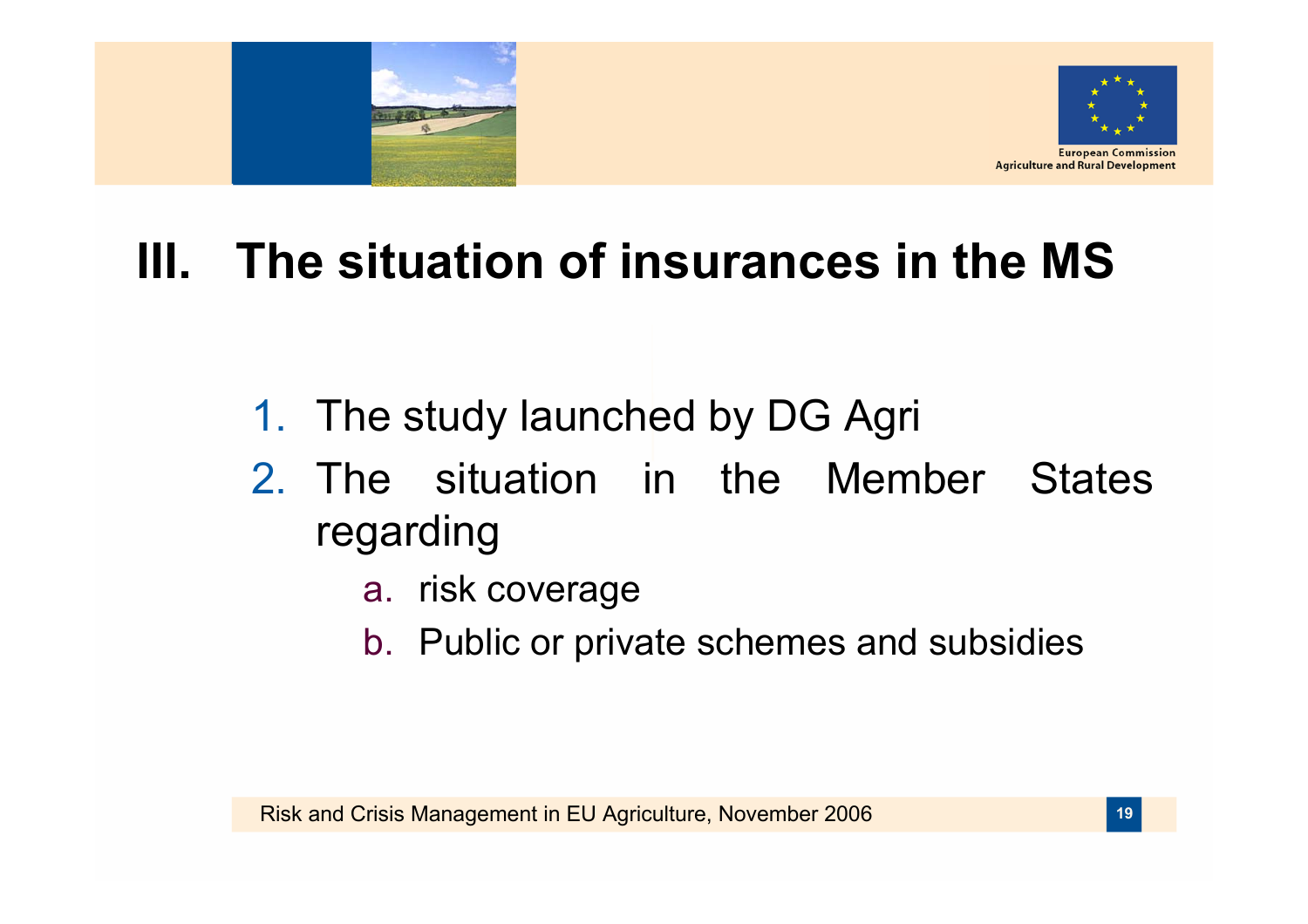



#### **1.The study launched by DG Agri**

- DG Agri launched a study in 2005 with the Joint Research Center (JRC) of ISPRA on insurance schemes in EU 27
- Final results expected by the end 2006
- Main objectives : updated inventory of risk management tools available in Member States + analysis of the technicalities of agricultural insurance + assessment of the possibility for an EU wide instrument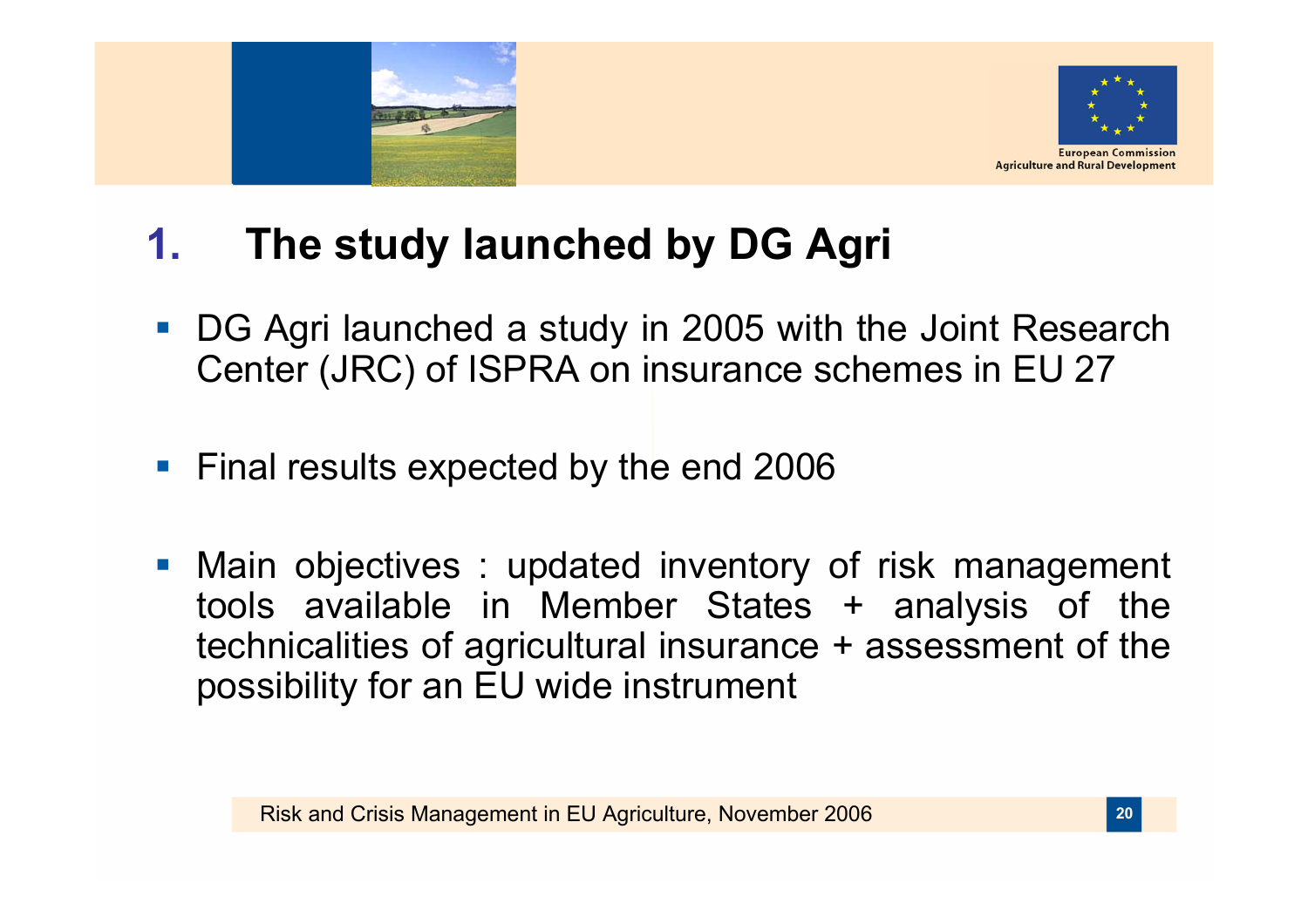



- **2.The situation in the MS**
- **a. Risk coverage**
	- **College Single risk** insurance (hail) is available in all MS
	- $\mathcal{C}$ **Multi or combined** risks insurance, calamity funds and ad hoc aids are available in in the majority of MS
	- $\mathcal{C}$  Some products are not well developed:
		- $\checkmark$ Yield insurance (Aust, Fr, It, Lux, Sp)
		- $\checkmark$ Indirect-index insurance (Sp),
		- $\sqrt{2}$ whole farm yield insurance (Fr),
		- $\checkmark$ stabilisation account (Sp, Sw, Finl)
	- П There are **pilot project** on **income/revenue insurance** in Fr and Lux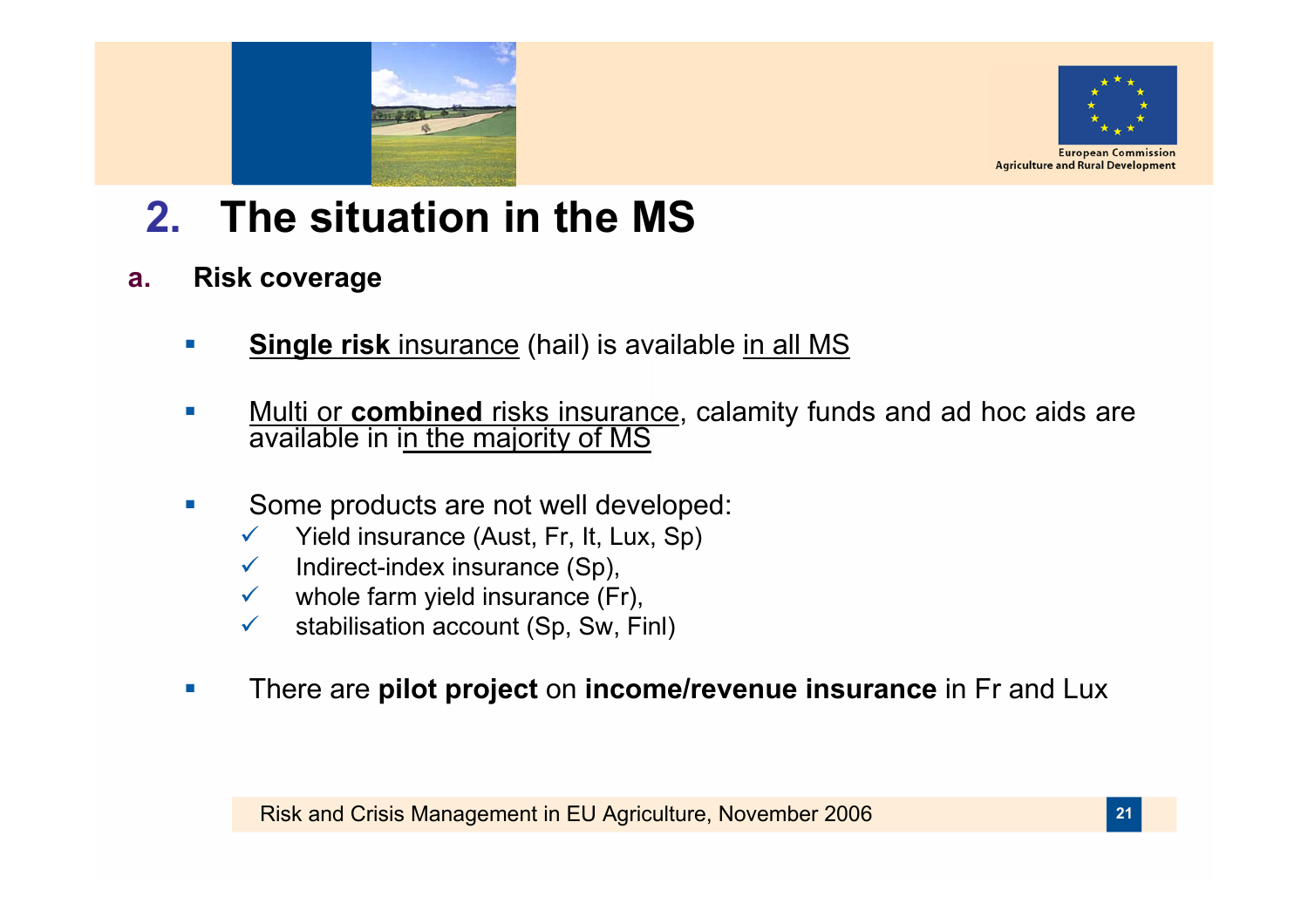



#### **b.Public/private schemes and subsidies**

- $\mathcal{L}_{\mathcal{A}}$ Calamity funds and *ad hoc* aids are always public schemes
- $\overline{\mathbb{R}}$ Except in Greece and Cyprus, insurances schemes operate through private companies
- $\overline{\phantom{a}}$ Very few market players per country in the insurance sector
- $\mathcal{L}_{\mathcal{A}}$ More than 1,5 bn $\epsilon$  of insurance premiums in EU25
- m. Public involvement at EU level:
	- 14 countries
	- Insurance subsidies : around 500 M€
	- Ad hoc and funds payments around 1bn€/year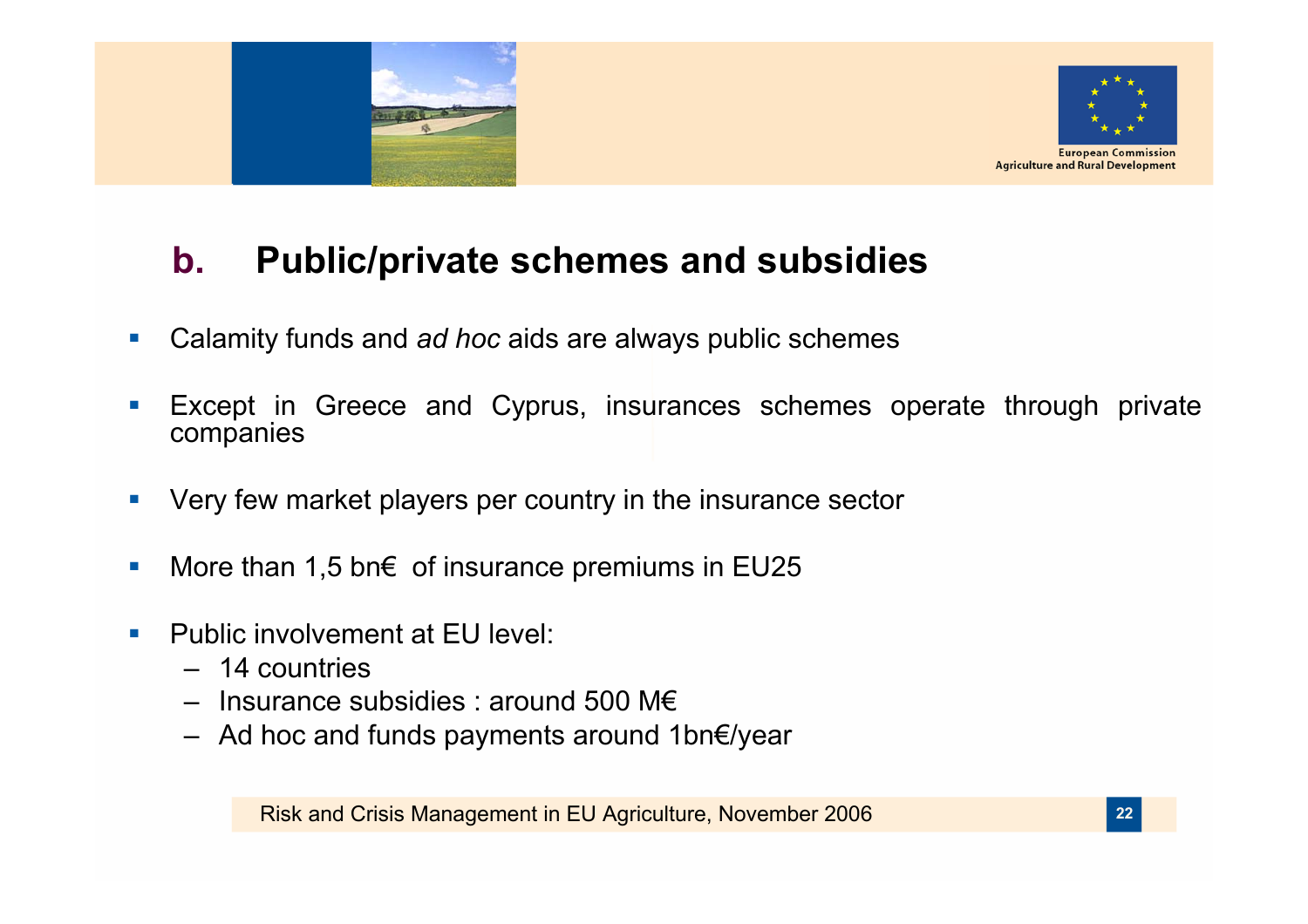



### **The next steps…**

- $\mathbb{R}^n$ Necessity to continue the analysis on the subject (both on insurance and income stabilisation)
- p. Take advantage of other experiences (US, Aus, Can…)
- p. Simplification, efficiency and control issues to be taken into account